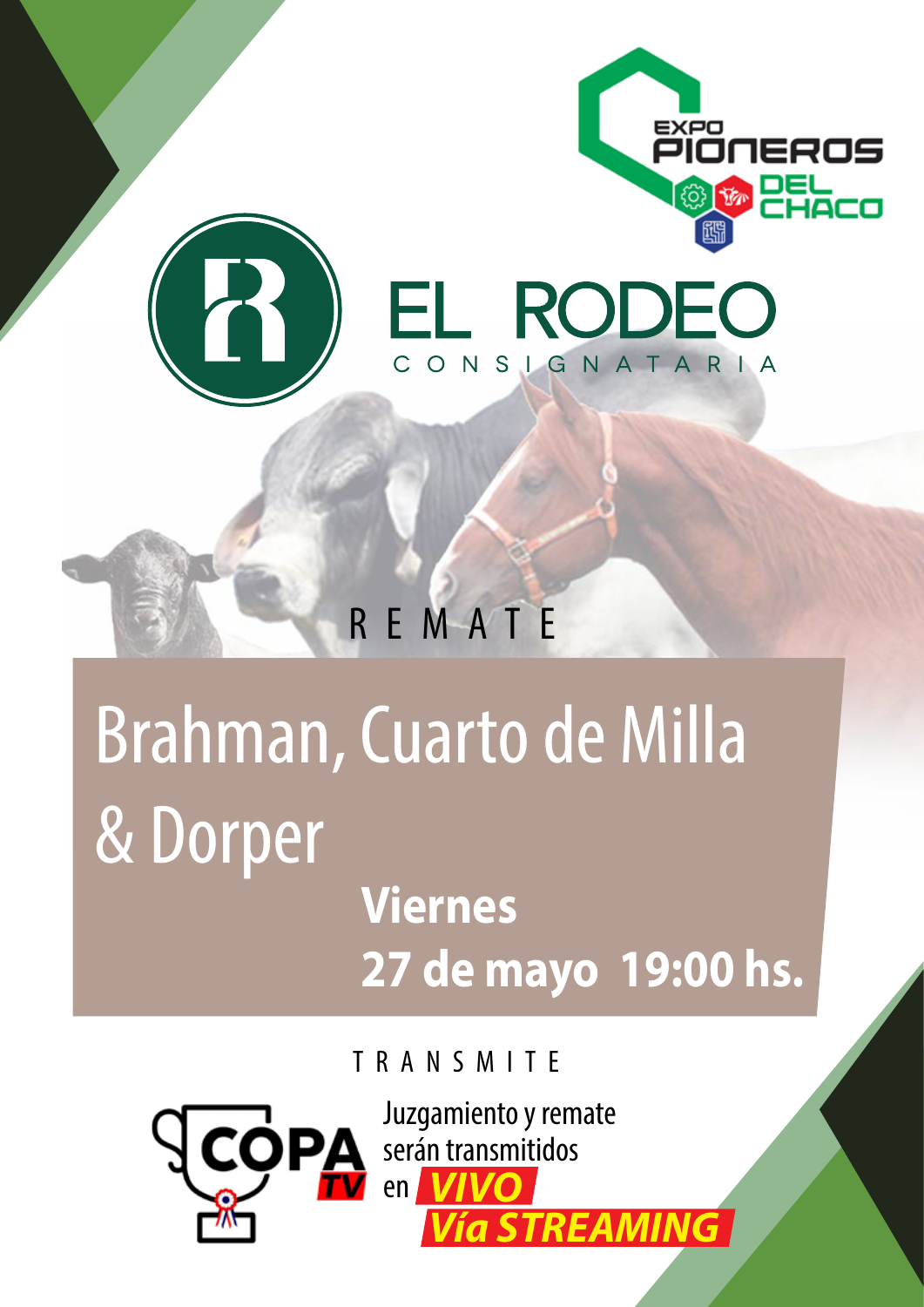

#### RAZA BRAHMAN

LOTE<sub>1</sub>

| <b>SEXO</b> | <b>FEC NAC EDAD</b>      |                  | <b>CAT</b>                               | CAT <sub>2</sub> | <b>NOMBRE</b>                            | <b>RP</b>      |           | <b>HBP</b>  |
|-------------|--------------------------|------------------|------------------------------------------|------------------|------------------------------------------|----------------|-----------|-------------|
| MACHO       | 14/7/2020                | 77               | <b>JUNIOR</b>                            | <b>PP</b>        |                                          | 83             |           | GPF010083PY |
|             | <b>RP PADRE RP MADRE</b> |                  |                                          |                  |                                          |                | <b>CE</b> | <b>PESO</b> |
| 108         | 55                       |                  |                                          |                  |                                          |                | 37        | 704         |
|             |                          | <b>EXPOSITOR</b> |                                          |                  |                                          | <b>CRIADOR</b> |           |             |
|             |                          |                  | COND. GERARDO PLANAS Y GANADERA EL FOGON |                  | COND. GERARDO PLANAS Y GANADERA EL FOGON |                |           |             |

# LOTE 2

| <b>SEXO</b>     | <b>FEC NAC EDAD</b>           |                    | <b>CAT</b>      | CAT <sub>2</sub> | <b>NOMBRE</b>      | <b>RP</b>                     |           | <b>HBP</b>         |
|-----------------|-------------------------------|--------------------|-----------------|------------------|--------------------|-------------------------------|-----------|--------------------|
| <b>MACHO</b>    | 24/3/2020                     | 26                 | <b>JUNIOR</b>   | <b>PP</b>        |                    | 5227                          |           | <b>RLL015227PY</b> |
| <b>RP PADRE</b> |                               | <b>HBP</b>         | <b>RP MADRE</b> |                  | <b>HBP</b>         |                               | <b>CE</b> | <b>PESO</b>        |
| 4569            |                               | <b>RLL014569PY</b> | 5062            |                  | <b>RLL015062PY</b> |                               |           | 648                |
|                 |                               | <b>EXPOSITOR</b>   |                 |                  |                    | <b>CRIADOR</b>                |           |                    |
|                 | <b>GANADERA EL FOGON S.A.</b> |                    |                 |                  |                    | <b>GANADERA EL FOGON S.A.</b> |           |                    |

#### LOTE 3

| <b>SEXO</b>  | <b>FEC NAC</b>                  | <b>EDAD</b>      | <b>CAT</b>    | CAT <sub>2</sub> | <b>NOMBRE</b>                   | <b>RP</b>      |           | <b>HBP</b>  |
|--------------|---------------------------------|------------------|---------------|------------------|---------------------------------|----------------|-----------|-------------|
| <b>MACHO</b> | 1/1/2020                        | 28               | <b>JUNIOR</b> | <b>PP</b>        | <b>CNQ FIV</b>                  | 31             |           | CNQ010031PY |
|              | <b>NOMBRE PADRE</b>             | <b>RP</b>        | <b>HBP</b>    | <b>RP MADRE</b>  | <b>HBP</b>                      |                | <b>CE</b> | <b>PESO</b> |
|              | TJF MR. SMOKIN GUN              | 109/7            | 862276        | 891              | <b>HEL040891PY</b>              |                | 38        | 722         |
|              |                                 | <b>EXPOSITOR</b> |               |                  |                                 | <b>CRIADOR</b> |           |             |
|              | CONDOMINIO LA CONQUISTA Y OTROS |                  |               |                  | CONDOMINIO LA CONQUISTA Y OTROS |                |           |             |

| <b>SEXO</b>  | <b>FEC NAC</b>                  | <b>EDAD</b>      | <b>CAT</b>    | CAT <sub>2</sub> | <b>NOMBRE</b>                   | <b>RP</b> |           | <b>HBP</b>  |
|--------------|---------------------------------|------------------|---------------|------------------|---------------------------------|-----------|-----------|-------------|
| <b>MACHO</b> | 29/12/2019                      | 28               | <b>JUNIOR</b> | <b>PP</b>        | <b>CNQ FIV</b>                  | 25        |           | CNQ010325PY |
|              | <b>NOMBRE PADRE</b>             | <b>RP</b>        | <b>HBP</b>    | <b>RP MADRE</b>  | <b>HBP</b>                      |           | <b>CE</b> | <b>PESO</b> |
|              | TJF MR. SMOKIN GUN              | 109/7            | 862276        | 891              | <b>HEL040891PY</b>              |           | 37        | 723         |
|              |                                 | <b>EXPOSITOR</b> |               |                  | <b>CRIADOR</b>                  |           |           |             |
|              | CONDOMINIO LA CONQUISTA Y OTROS |                  |               |                  | CONDOMINIO LA CONQUISTA Y OTROS |           |           |             |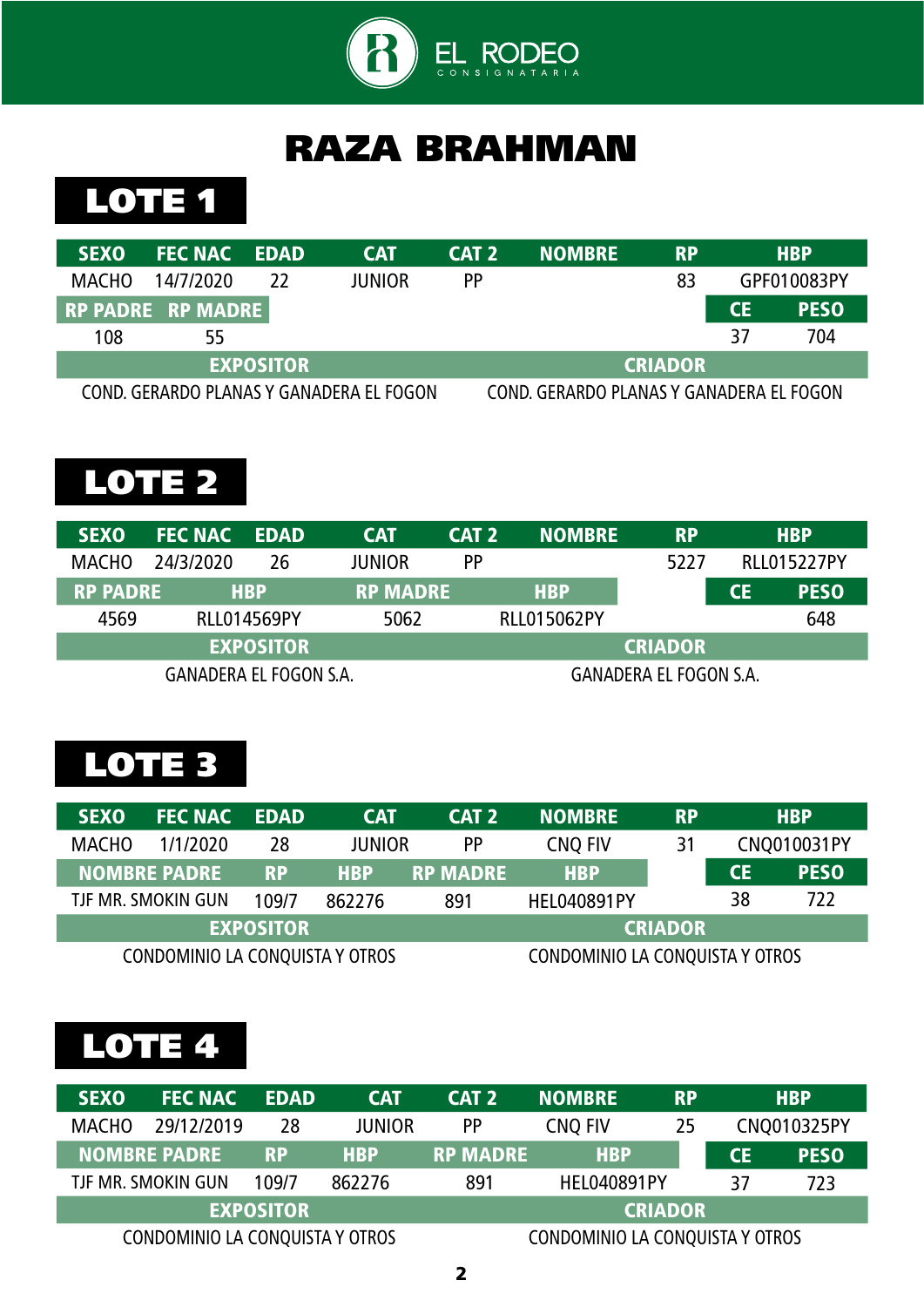

#### RAZA BRAHMAN

#### LOTE 5

| <b>SEXO</b>  | <b>FEC NAC</b>                | EDAD             | <b>CAT</b>    | CAT <sub>2</sub> | <b>NOMBRE</b>                 | <b>RP</b>      |    | <b>HBP</b>         |
|--------------|-------------------------------|------------------|---------------|------------------|-------------------------------|----------------|----|--------------------|
| <b>MACHO</b> | 1/10/2019                     | 31               | <b>JUNIOR</b> | <b>PP</b>        |                               | 9788           |    | <b>RLL079788PY</b> |
|              | <b>NOMBRE PADRE</b>           | <b>RP</b>        | <b>HBP</b>    | <b>RP MADRE</b>  | <b>HBP</b>                    |                | СE | <b>PESO</b>        |
|              |                               | 846              | 819769        | 7342             | <b>RLL077342PY</b>            |                | 35 | 704                |
|              |                               | <b>EXPOSITOR</b> |               |                  |                               | <b>CRIADOR</b> |    |                    |
|              | <b>GANADERA EL FOGON S.A.</b> |                  |               |                  | <b>GANADERA EL FOGON S.A.</b> |                |    |                    |

# LOTE 6

| <b>SEXO</b>  | <b>FEC NAC</b> | EDAD                  | <b>CAT</b>    | CAT <sub>2</sub> | <b>NOMBRE</b>               | <b>RP</b>      |      | <b>HBP</b>         |
|--------------|----------------|-----------------------|---------------|------------------|-----------------------------|----------------|------|--------------------|
| <b>MACHO</b> | 02/09/2019     | 32                    | <b>SENIOR</b> | <b>PP</b>        | TLC                         | 8029           |      | <b>TLC018029PY</b> |
| <b>PADRE</b> | <b>RP</b>      | <b>HBP</b>            | <b>MADRE</b>  | <b>RP</b>        | <b>HBP</b>                  |                | CE   | <b>PESO</b>        |
| TLC          | 4500           | <b>TLC014500PY</b>    | TLC           | 5235             | <b>TLC015235PY</b>          |                | 38,5 | 723                |
|              |                | <b>EXPOSITOR</b>      |               |                  |                             | <b>CRIADOR</b> |      |                    |
|              |                | TAMYCA LAGUNA CAPITAN |               |                  | COOPERATIVA CHORTITZER LTDA |                |      |                    |

#### LOTE 7

| <b>SEXO</b>  | <b>FEC NAC</b> | EDAD                  | <b>CAT</b>                 | CAT <sub>2</sub> | <b>NOMBRE</b>               | <b>RP</b>      |                    | <b>HBP</b>  |
|--------------|----------------|-----------------------|----------------------------|------------------|-----------------------------|----------------|--------------------|-------------|
| <b>MACHO</b> | 07/09/2019     | 32                    | <b>PP</b><br><b>SENIOR</b> |                  | TLC.                        | 8053           | <b>TLC018053PY</b> |             |
| <b>PADRE</b> | <b>RP</b>      | <b>HBP</b>            | <b>MADRE</b>               | <b>RP</b>        | <b>HBP</b>                  |                | <b>CE</b>          | <b>PESO</b> |
| TLC          | 6249           | <b>TLC016249PY</b>    | TLC.                       | 4770             | TLC014770PY                 |                | 40                 | 795         |
|              |                | <b>EXPOSITOR</b>      |                            |                  |                             | <b>CRIADOR</b> |                    |             |
|              |                | TAMYCA LAGUNA CAPITAN |                            |                  | COOPERATIVA CHORTITZER LTDA |                |                    |             |

| <b>SEXO</b>                 | <b>FEC NAC</b> | EDAD               | <b>CAT</b>    | CAT <sub>2</sub> | <b>NOMBRE</b>               | <b>RP</b>      |           | <b>HBP</b>         |
|-----------------------------|----------------|--------------------|---------------|------------------|-----------------------------|----------------|-----------|--------------------|
| <b>MACHO</b>                | 19/7/2019      | 34                 | <b>SENIOR</b> | <b>PP</b>        | IKV3728 FIV                 | 3728           |           | <b>IKV033728PY</b> |
| <b>PADRE</b>                | <b>RP</b>      | <b>HBP</b>         | <b>MADRE</b>  | <b>RP</b>        | <b>HBP</b>                  |                | <b>CE</b> | <b>PESO</b>        |
| $\overline{\phantom{a}}$    | 7103           | <b>PAH017103PY</b> |               | 953              | <b>IKV030953PY</b>          |                | 39,5      |                    |
|                             |                | <b>EXPOSITOR</b>   |               |                  |                             | <b>CRIADOR</b> |           |                    |
| AGRO GANADERA ITA KA'AVO SA |                |                    |               |                  | AGRO GANADERA ITA KA'AVO SA |                |           |                    |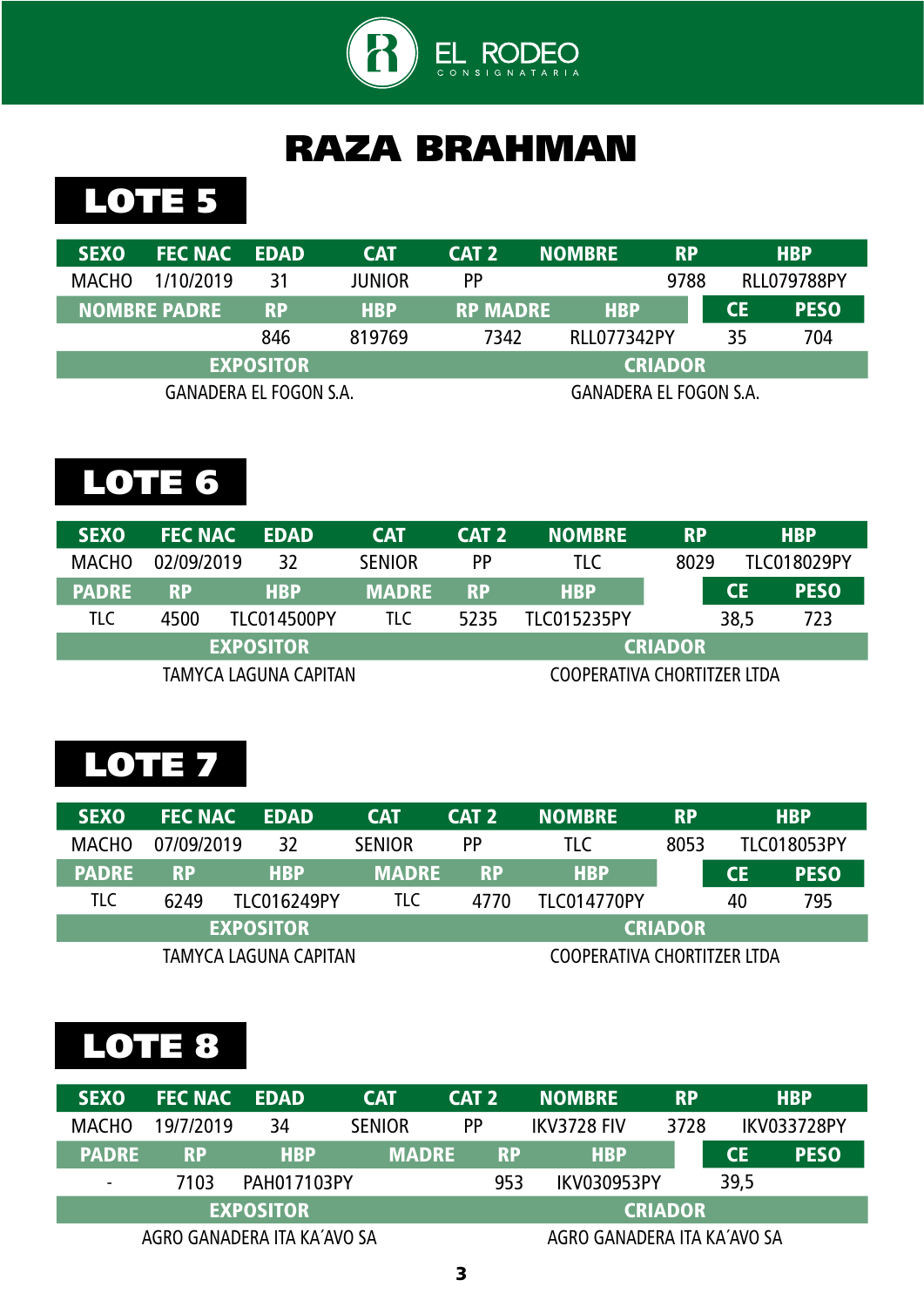

#### RAZA BRAHMAN

#### LOTE 9

| <b>SEXO</b>  | <b>FEC NAC EDAD</b> |                               | <b>CAT</b>          |           | <b>CAT 2 NOMBRE</b>    | <b>RP</b>      |           | <b>HBP</b>         |
|--------------|---------------------|-------------------------------|---------------------|-----------|------------------------|----------------|-----------|--------------------|
| <b>MACHO</b> | 13/4/2019           | 37                            | <b>SENIOR MAYOR</b> | <b>PP</b> |                        | 5119           |           | <b>RLL015119PY</b> |
| <b>PADRE</b> | <b>RP</b>           | <b>HBP</b>                    | <b>MADRE</b>        | <b>RP</b> | <b>HBP</b>             |                | <b>CE</b> | <b>PESO</b>        |
|              | 458                 | 919887                        |                     | 292       | CRL*0292PY             |                | 35        | 920                |
|              |                     | <b>EXPOSITOR</b>              |                     |           |                        | <b>CRIADOR</b> |           |                    |
|              |                     | <b>GANADERA EL FOGON S.A.</b> |                     |           | GANADERA EL FOGON S.A. |                |           |                    |

# LOTE 10

| <b>SEXO</b>         | <b>FEC NAC</b>      | <b>EDAD</b> | <b>CAT</b>          | CAT <sub>2</sub> | <b>INOMBRE</b>      | <b>RP</b> |           | <b>HBP</b>  |
|---------------------|---------------------|-------------|---------------------|------------------|---------------------|-----------|-----------|-------------|
| <b>MACHO</b>        | 13/03/2019          | 38          | <b>SENIOR MAYOR</b> | <b>PP</b>        | <b>FET FIV</b>      | 297       |           | FET020297PY |
| <b>PADRE</b>        | <b>RP</b>           | <b>HBP</b>  | <b>MADRE</b>        | <b>RP</b>        | <b>HBP</b>          |           | <b>CE</b> | <b>PESO</b> |
| <b>JDH DATAPACK</b> | $-\,-$              | 731586      |                     | 2299             | CPT012299PY         |           | 39        | 770         |
|                     | <b>EXPOSITOR</b>    |             |                     |                  | <b>CRIADOR</b>      |           |           |             |
|                     | <b>FREEMONT S A</b> |             |                     |                  | <b>FREEMONT S A</b> |           |           |             |

| <b>SEXO</b>                 | <b>FEC NAC</b> |     | <b>EDAD</b>      |            | <b>CAT</b>          | CAT <sub>2</sub> | <b>INOMBRE</b>                  | <b>RP</b> |           | <b>HBP</b>  |
|-----------------------------|----------------|-----|------------------|------------|---------------------|------------------|---------------------------------|-----------|-----------|-------------|
| <b>MACHO</b>                | 03/02/2019     |     | 39               |            | <b>SENIOR MAYOR</b> | <b>PP</b>        | FOR YPANE 1634 1634 FOR011634PY |           |           |             |
| <b>NOMBRE PADRE RP</b>      |                |     |                  | <b>HBP</b> | <b>MADRE</b>        | <b>RP</b>        | <b>HBP</b>                      |           | <b>CE</b> | <b>PESO</b> |
| <b>GPF SARORY 169 FIV</b>   |                | 169 | GPF010169PY      |            | <b>BZ82</b>         | BZA82            | BZA020082PY                     |           | 38        | 790         |
|                             |                |     | <b>EXPOSITOR</b> |            |                     |                  | <b>CRIADOR</b>                  |           |           |             |
| <b>GRUPO FORTALEZA S.A.</b> |                |     |                  |            |                     |                  | <b>GRUPO FORTALEZA S.A.</b>     |           |           |             |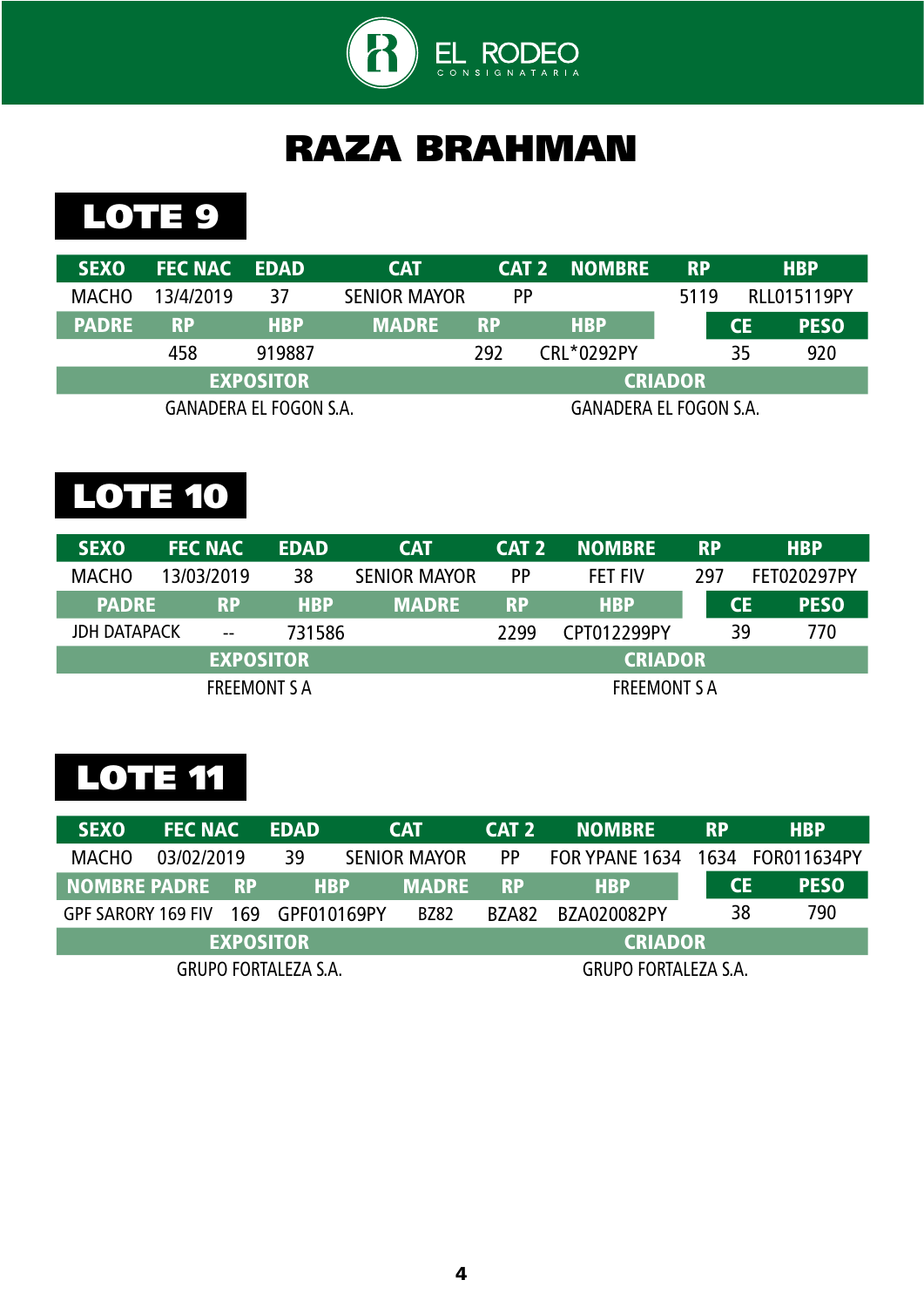

#### RAZA CUARTO DE MILLA



| <b>SEXO</b>   | <b>FEC NAC</b>           | <b>EDAD</b> | <b>CAT</b>               | <b>EDAD MESES</b> |
|---------------|--------------------------|-------------|--------------------------|-------------------|
| <b>HEMBRA</b> | 3/1/2018                 |             | POTRANCA                 | 22                |
|               | <b>EXPOSITOR</b>         |             | <b>CRIADOR</b>           |                   |
|               | <b>MARWIN GIESBRECHT</b> |             | <b>MARWIN GIESBRECHT</b> |                   |

#### LOTE 13

| <b>SEXO</b>  | <b>FEC NAC</b>           | <b>EDAD</b> | CAT                      | <b>EDAD MESES</b> |
|--------------|--------------------------|-------------|--------------------------|-------------------|
| <b>MACHO</b> | 8/1/2019                 | 28          |                          | 28                |
|              | <b>EXPOSITOR</b>         |             | <b>CRIADOR</b>           |                   |
|              | <b>MARWIN GIESBRECHT</b> |             | <b>MARWIN GIESBRECHT</b> |                   |

# LOTE 14

| <b>SEXO</b>   | <b>FEC NAC</b>           | <b>EDAD</b> | <b>CAT</b>               | <b>EDAD MESES</b> |
|---------------|--------------------------|-------------|--------------------------|-------------------|
| <b>HEMBRA</b> | 25/8/2019                | 31          |                          |                   |
|               | <b>EXPOSITOR</b>         |             | <b>CRIADOR</b>           |                   |
|               | <b>MARWIN GIESBRECHT</b> |             | <b>MARWIN GIESBRECHT</b> |                   |

# LOTE 15

| <b>SEXO</b>  | <b>FEC NAC</b>           | <b>EDAD</b> | <b>CAT</b>               | <b>EDAD MESES</b> |  |  |
|--------------|--------------------------|-------------|--------------------------|-------------------|--|--|
| <b>MACHO</b> | 15/9/2019                | 33          | <b>POTRO</b>             | 33                |  |  |
|              | <b>EXPOSITOR</b>         |             | <b>CRIADOR</b>           |                   |  |  |
|              | <b>MARWIN GIESBRECHT</b> |             | <b>MARWIN GIESBRECHT</b> |                   |  |  |

| <b>SEXO</b>  | <b>FEC NAC</b>           | <b>EDAD</b> | <b>CAT</b>               | <b>EDAD MESES</b> |  |  |
|--------------|--------------------------|-------------|--------------------------|-------------------|--|--|
| <b>MACHO</b> | 12/12/2019               | 36          | <b>POTRO</b>             | 36                |  |  |
|              | <b>EXPOSITOR</b>         |             | <b>CRIADOR</b>           |                   |  |  |
|              | <b>MARWIN GIESBRECHT</b> |             | <b>MARWIN GIESBRECHT</b> |                   |  |  |